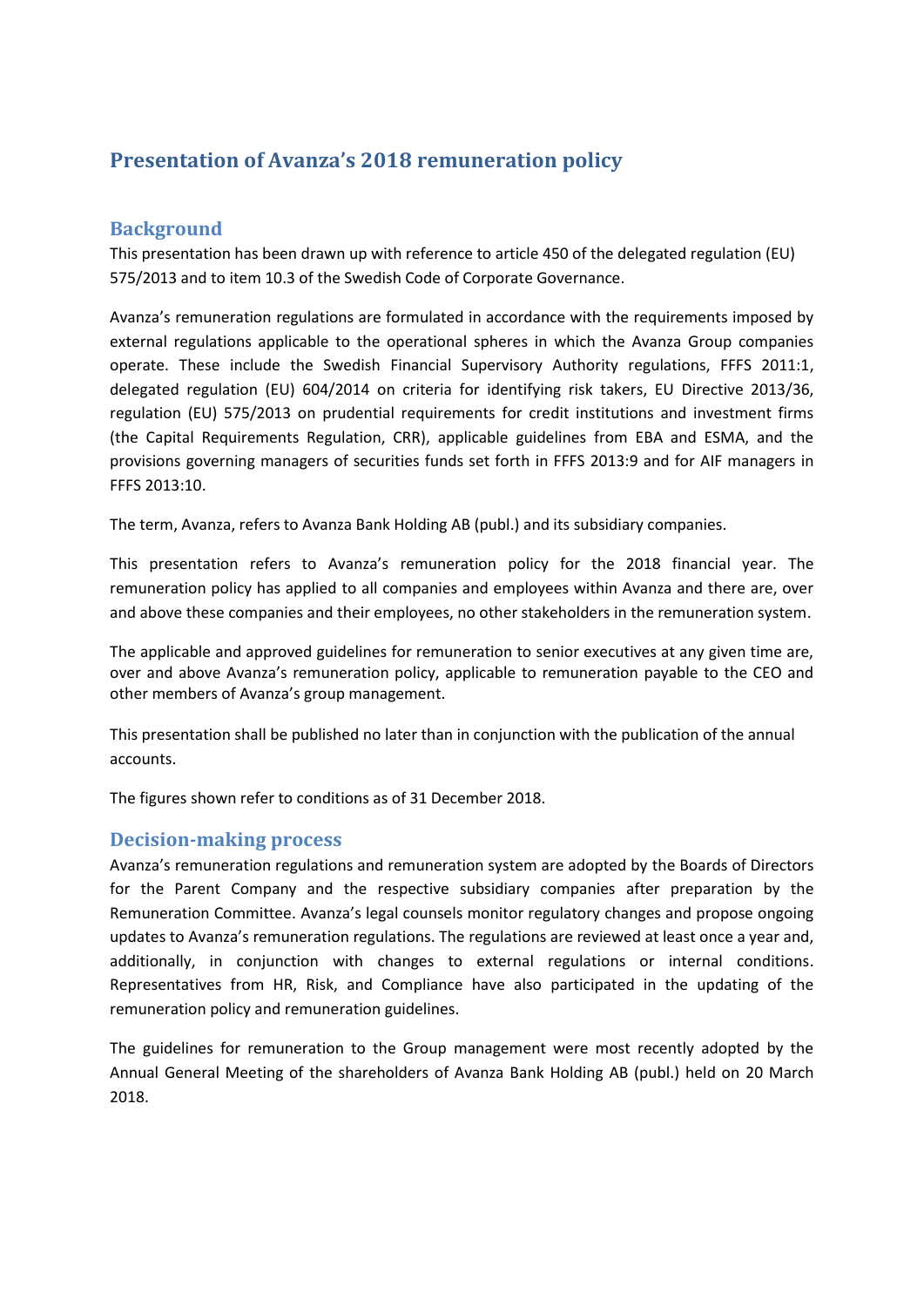## **Remuneration Committee**

The 2018 Remuneration Committee has comprised Sven Hagströmer, Jacqueline Winberg and Mattias Miksche.

The 2018 Remuneration Committee was tasked with:

- conducting an independent assessment of Avanza's remuneration policy and remuneration system;
- preparing the Board's resolution concerning guidelines for remuneration to the Group management;
- preparing the Board's resolution concerning measures for monitoring the implementation of Avanza's remuneration policy and remuneration system;
- preparing the Board's resolution concerning remuneration to senior executives;
- preparing the Board's resolution concerning remuneration to employees with overall responsibility for any of Avanza's control functions.

The preparation of the Board's resolutions takes into account the long-term interests of shareholders, investors and other stakeholders.

The Remuneration Committee held 15 minuted meetings in 2018, and the members have also been in ongoing contact with each other.

### **Characteristics of the remuneration system**

Avanza's remuneration regulations are structured to encourage good performances and to attract new employees. They shall, at the same time, counteract excessive risk-taking and conflicts of interest and shall promote sound and efficient risk management.

### **Balance between salary and variable remuneration**

Avanza endeavours to maintain a reasonable balance between an individual's fixed salary and variable remuneration, such that the fixed salary accounts for a sufficiently large share of the employee's total remuneration package that it is possible to set the variable remuneration at SEK 0.

The scale and cost of the capital required to conduct the operations and the risk that future income expectations cannot be realised shall be taken into account in conjunction with decisions on the percentage of the remuneration package that shall comprise variable remuneration. The risk that the variable remuneration may entail risks being taken in order to influence the period's profits, the scale and cost of the liquidity risk (the extra capital required to conduct the operations in question) shall also be taken into account.

The variable remuneration payable to an employee per annum shall never exceed 100% of the fixed annual salary for the employee in question.

### **Criteria for fixed remuneration**

Fixed remuneration shall be determined in advance for the work that the employee is employed to perform and shall reflect relevant professional experience and organisational responsibility, as stated in the employee's contract of employment and job description.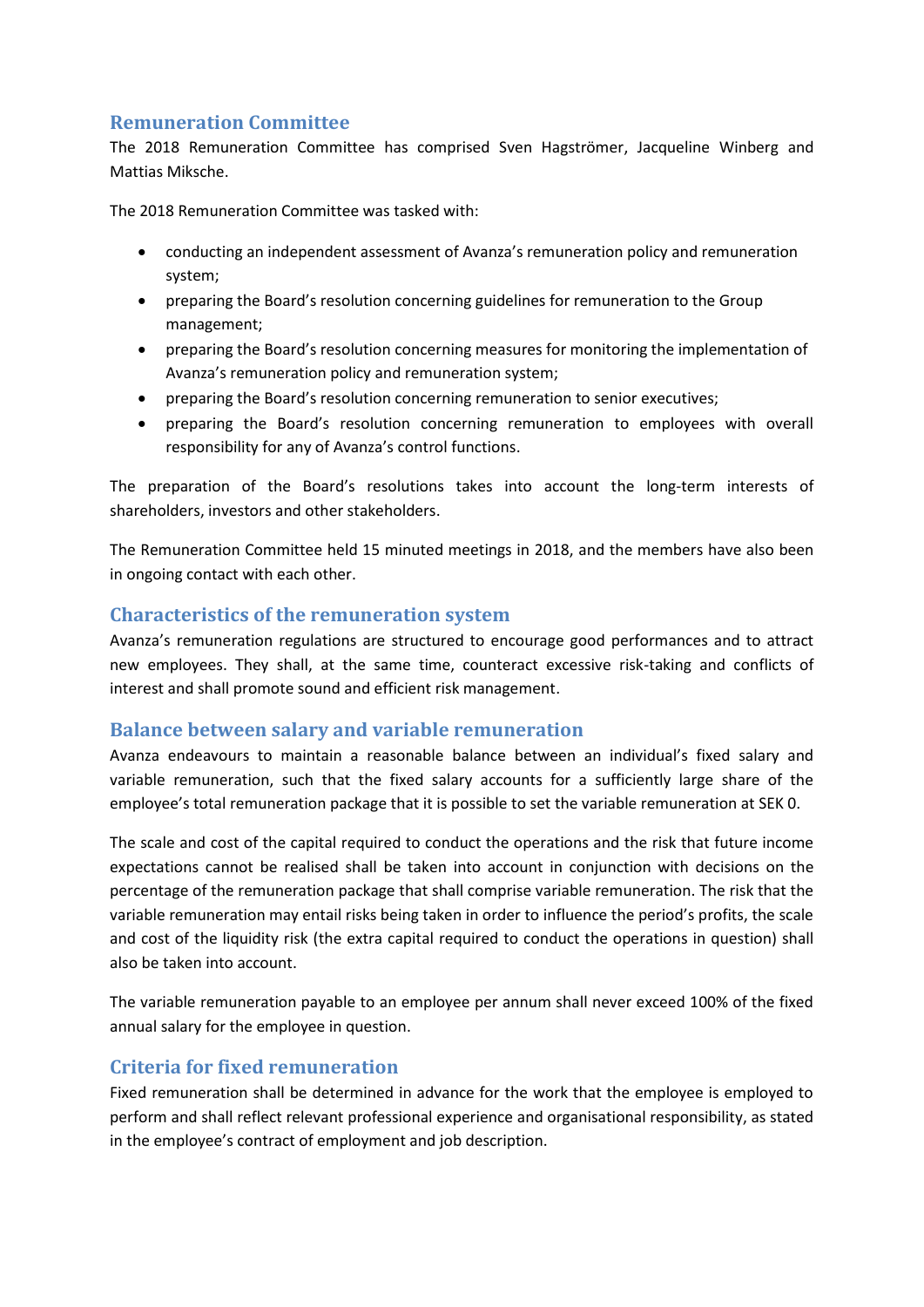### **Criteria for variable remuneration**

The fundamental principle of Avanza's guidelines for remuneration states that only those employees who are members of the Group management and employees of the Brokerage, Corporate Finance and Private Banking/Pro-support sections shall be eligible to receive variable remuneration over and above their basic salary. Exceptions to the fundamental principle shall be approved by the CEO. The variable remuneration, which is not pre-determined either by amount or scale, is determined for every individual employee on the basis of a qualitative evaluation of the results of the employee's individual performance in relation to the individual goals set for that employee. The individual goals are based on the overall goals of the department and the company.

Both financial and non-financial criteria shall be taken into account when assessing the employee's results. If the results for Avanza are negative, the fundamental principle states that no variable remuneration shall be paid to the Group management employee.

Variable remuneration is based on a qualitative assessment of individual performances in relation to individual goals set. Commission models also include quantitative criteria. Commission models differ from one company and position to another, but the parameters taken into account include customer satisfaction, individual selling activities, and the number of meetings booked.

The total variable remuneration disbursed to Avanza's employees may not be so large that it limits Avanza's ability to maintain an adequate capital base or, where necessary, to strengthen the capital base.

The purpose of variable remuneration is to motivate, engage and retain employees in positions where a variable remuneration model is deemed to be justified.

In 2018, the Remuneration Committee discussed and decided to discontinue the variable remuneration of the members of Group management in favour of a model with only fixed remuneration.

### **Basic principles for individual goals**

All employees have individual goals that are set for each year and which focus on the employee's primary duties. The individual goals shall be specific, quantifiable, accepted by both manager and employee, realistic but challenging, and time-limited. The individual goals shall reflect the overall goals of Avanza, which shall be broken down by the respective department and, ultimately, into individual goals.

#### **Risk analysis**

Avanza's operations are characterised by a low level of risk-taking, and Avanza limits its risk exposure by avoiding such activities as proprietary trading, and by means of conservative secured lending.

All variable remuneration is determined in a discretionary manner based on a qualitative assessment of individual performances in relation to individual goals. Avanza works actively to ensure that no individual goals, or the associated variable remuneration, encourage excessive risk-taking or conflicts of interest. Avanza does not guarantee disbursement of any variable remuneration.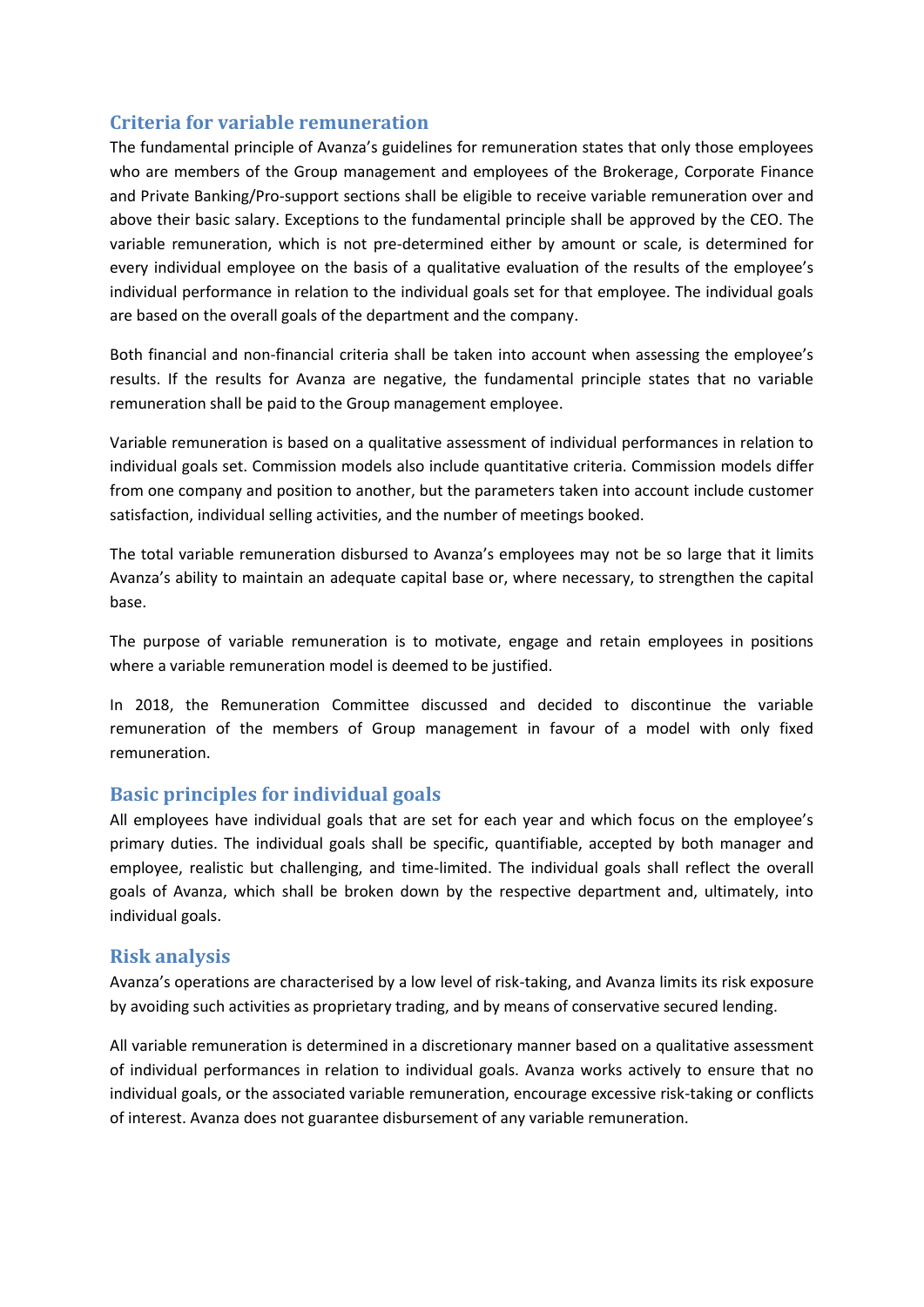The Board conducts annual reviews and determinations to establish which employees may affect Avanza's risk level, based on an analysis that identifies the positions that may have a material impact on Avanza's risk profile.

### **Risk takers<sup>1</sup>**

1

Avanza has identified all employees based on the following employee categories in that individuals in these positions have typically been adjudged to be capable of having a material impact on Avanza's risk profile:

- senior executives;
- employees with responsibility for control functions;
- other risk takers who are adjudged to be capable of having a material impact on Avanza's risk profile; and
- employees with a total remuneration package corresponding to the minimum that a Group management employee would receive for the same calendar year.

### **Deferment and disbursal of variable remuneration**

The fundamental rule states that at least 40% of the variable remuneration to risk takers whose variable remuneration during the calendar year totals a minimum of SEK 100,000 shall be deferred for between three and five years before disbursement in full or before title transfers to the employee.

At least 60% of the variable remuneration to employees in a senior executive position and to other risk takers whose variable remuneration for the calendar year totals the average of the variable remuneration paid to the Group management for the same calendar year shall be deferred for between three and five years before disbursement in full or before title transfers to the employee.

When Avanza determines the percentage of the disbursement to be deferred and the period for which it is to be deferred, consideration shall be given to the company's business cycle, the risks entailed by the commercial operations, the employee's responsibilities and duties, and the size of the variable remuneration payment.

When determining the period for which disbursement is to be deferred, the scale of the employee's responsibilities and of the risk the employee may take shall be considered in relation to the point in time when such potential risks may materialise, together with the point in time when the long-term result can definitively be established. The aim is to ensure any risks have materialised before disbursement occurs.

Avanza disburses the retained portion of the remuneration once a year, evenly spread over the period for which the remuneration has been deferred (pro rata). The first payment may not be made until one year after the variable remuneration has been established.

<sup>&</sup>lt;sup>1</sup> The term, Risk taker, is synonymous within Avanza with specifically regulated and identified personnel.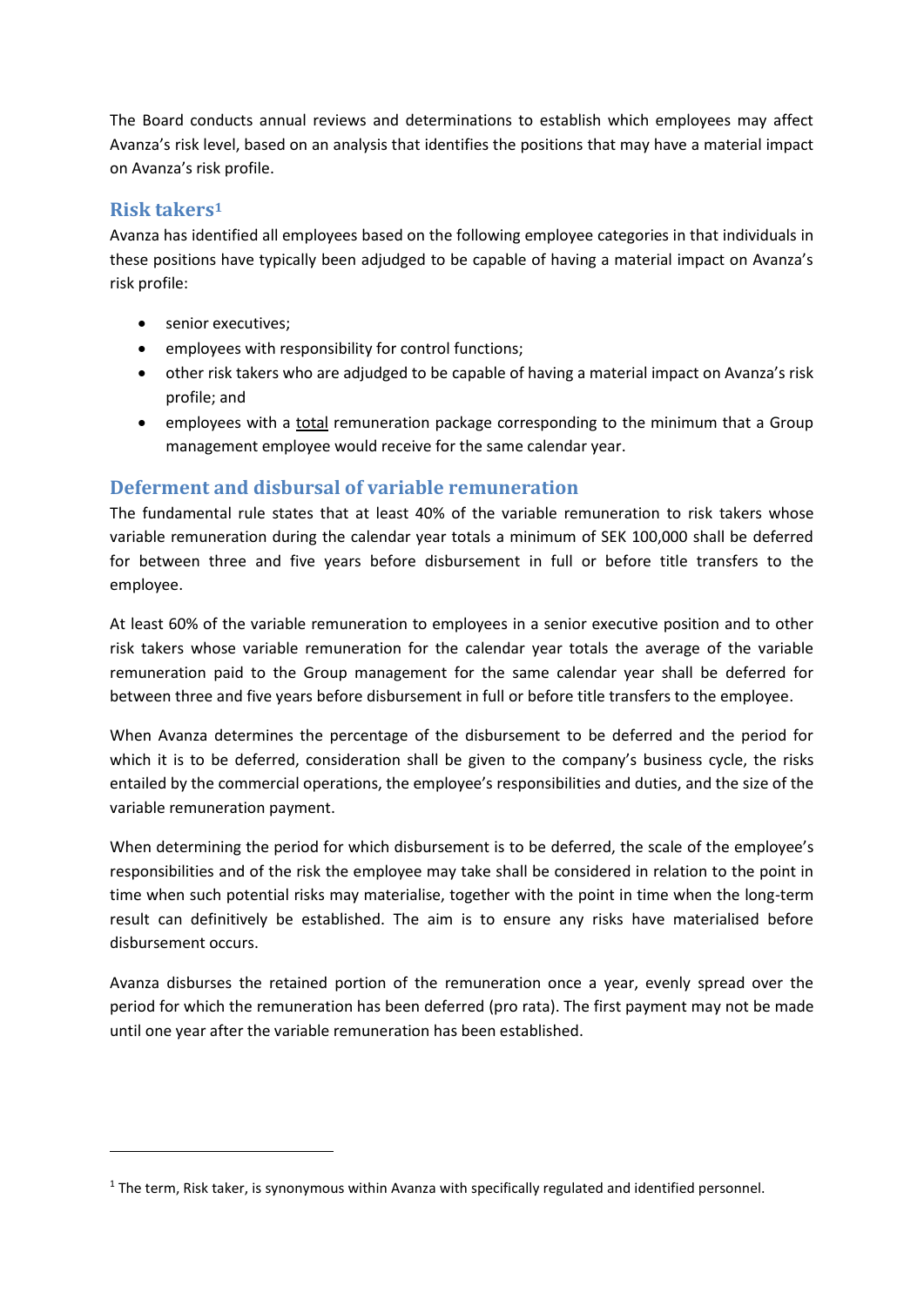# **Criteria for disbursement of retained remuneration**

Retained variable remuneration will only be disbursed to the employee when such disbursement is justifiable with due consideration for Avanza's financial position and when it is motivated by Avanza's and the employee's results. Such remuneration may also be totally revoked.

Should it, furthermore, subsequently become apparent that a previous decision regarding variable remuneration to a risk taker was based on incorrect data, the decision shall be reviewed. An evaluation of the criteria that formed the basis for the original decision shall be conducted in order to permit the identification of any such incorrect data prior to every occasion on which retained variable remuneration is to be disbursed. If a previously confirmed variable remuneration payment is revised after review, a reduction in the retained portion of the variable remuneration shall initially be effected. A reduction in the variable remuneration for the current calendar year is a secondary option, and, finally, a reduction in variable remuneration for future calendar years.

### **Remuneration for 2018**

Avanza has carried the following remunerations as expenses for the 2018 financial year, broken down as follows.

Reported by personnel in MSEK:

|                    |           | Variable     | Deferred variable |
|--------------------|-----------|--------------|-------------------|
|                    |           | remuneration | remuneration from |
| Group              | Wage cost | 2018         | previous years    |
| Bal.b/f 2017-12-31 |           |              | 17                |
| Additional         | 237       | 2            | $\Omega$          |
| <b>Disbursed</b>   | $-237$    |              | -9                |
| Interest           |           | 0            | $\Omega$          |
| Bal.c/f 2018-12-31 |           |              | 8                 |

|                    |           | Variable<br>remuneration | Deferred variable<br>remuneration from |
|--------------------|-----------|--------------------------|----------------------------------------|
| Management         | Wage cost | 2018                     | previous years                         |
| Bal.b/f 2017-12-31 |           |                          | 13                                     |
| Additional         | 21        | 0                        | 0                                      |
| <b>Disbursed</b>   | $-21$     |                          | -6                                     |
| Interest           |           | 0                        | 0                                      |
| Bal.c/f 2018-12-31 |           | 0                        |                                        |

|                    |           | Variable     | Deferred variable |
|--------------------|-----------|--------------|-------------------|
|                    |           | remuneration | remuneration from |
| <b>Risk takers</b> | Wage cost | 2018         | previous years    |
| Bal.b/f 2017-12-31 |           |              | $\mathcal{L}$     |
| Additional         | 18        | O            | 0                 |
| <b>Disbursed</b>   | $-18$     |              | -1                |
| Interest           |           | 0            | 0                 |
| Bal.c/f 2018-12-31 |           | 0            |                   |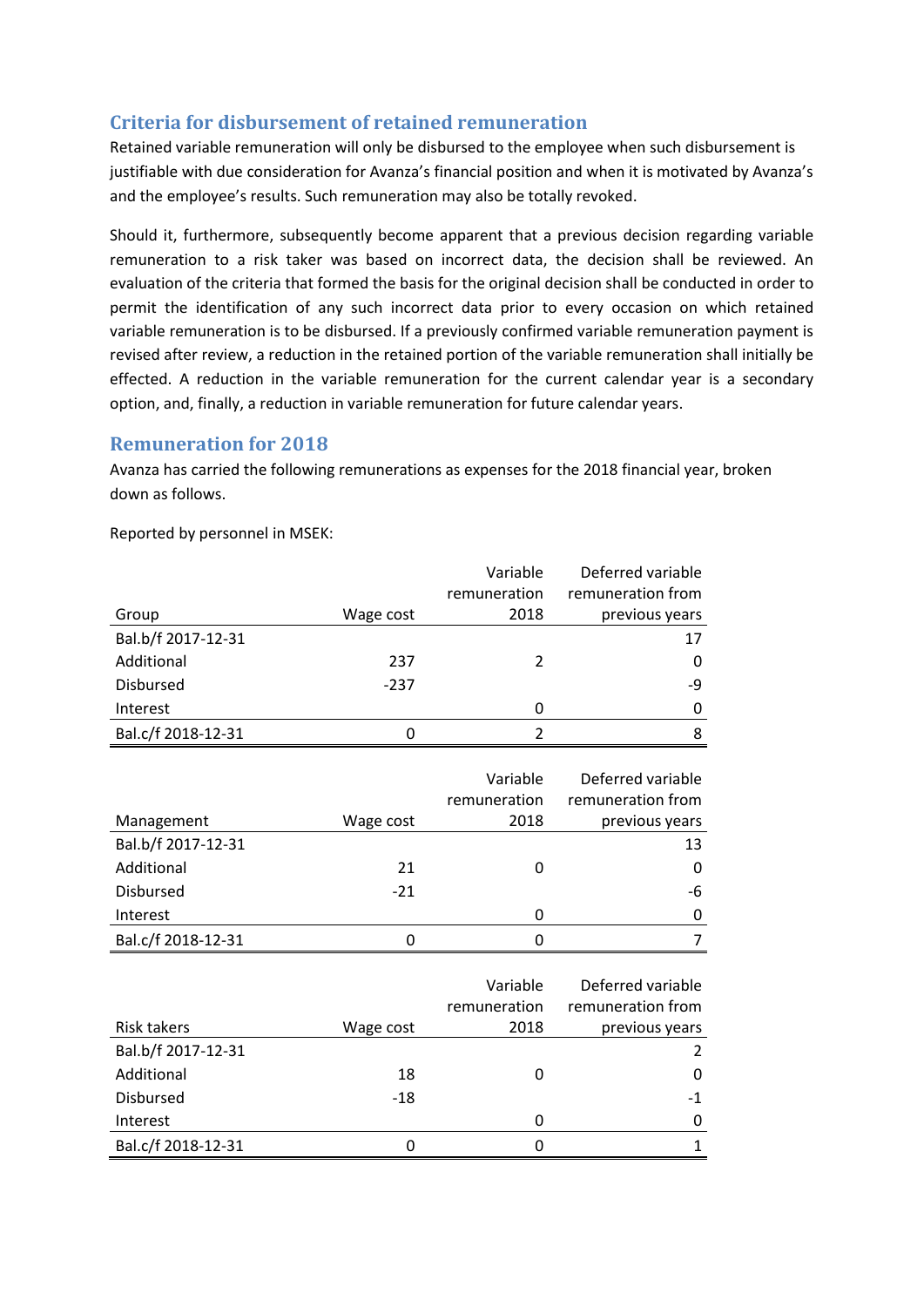|                    |           | Variable     | Deferred variable |
|--------------------|-----------|--------------|-------------------|
|                    |           | remuneration | remuneration from |
| <b>Others</b>      | Wage cost | 2018         | previous years    |
| Bal.b/f 2017-12-31 |           |              | 2                 |
| Additional         | 198       | 1            | 0                 |
| <b>Disbursed</b>   | $-198$    |              | $-2$              |
| Interest           |           | 0            | $\Omega$          |
| Bal.c/f 2018-12-31 |           |              | 0                 |

Reported by company in MSEK:

|                     |           | Variable     | Deferred variable |
|---------------------|-----------|--------------|-------------------|
| Avanza Bank Holding |           | remuneration | remuneration from |
| (publ.)             | Wage cost | 2018         | previous years    |
| Bal.b/f 2017-12-31  |           |              |                   |
| Additional          | 5         |              |                   |
| <b>Disbursed</b>    | -5        |              | $-2$              |
| Interest            |           | 0            |                   |
| Bal.c/f 2018-12-31  | O         |              |                   |

|                        |           | Variable     | Deferred variable |
|------------------------|-----------|--------------|-------------------|
|                        |           | remuneration | remuneration from |
| Avanza Bank AB (publ.) | Wage cost | 2018         | previous years    |
| Bal.b/f 2017-12-31     |           |              | 13                |
| Additional             | 191       |              | $\Omega$          |
| <b>Disbursed</b>       | $-191$    |              | -7                |
| Interest               |           | 0            | 0                 |
| Bal.c/f 2018-12-31     | $\Omega$  |              |                   |

|                         |           | Variable     | Deferred variable |
|-------------------------|-----------|--------------|-------------------|
| Försäkringsaktiebolaget |           | remuneration | remuneration from |
| Avanza Pension          | Wage cost | 2018         | previous years    |
| Bal.b/f 2017-12-31      |           |              |                   |
| Additional              | 27        | $\Omega$     |                   |
| <b>Disbursed</b>        | $-27$     |              | -1                |
| Interest                |           | 0            |                   |
| Bal.c/f 2018-12-31      |           |              |                   |

|                    |           | Variable     | Deferred variable |
|--------------------|-----------|--------------|-------------------|
|                    |           | remuneration | remuneration from |
| Avanza Fonder AB   | Wage cost | 2018         | previous years    |
| Bal.b/f 2017-12-31 |           |              |                   |
| Additional         |           |              |                   |
| <b>Disbursed</b>   | -7        |              | 0                 |
| Interest           |           |              | 0                 |
| Bal.c/f 2018-12-31 | O         |              |                   |